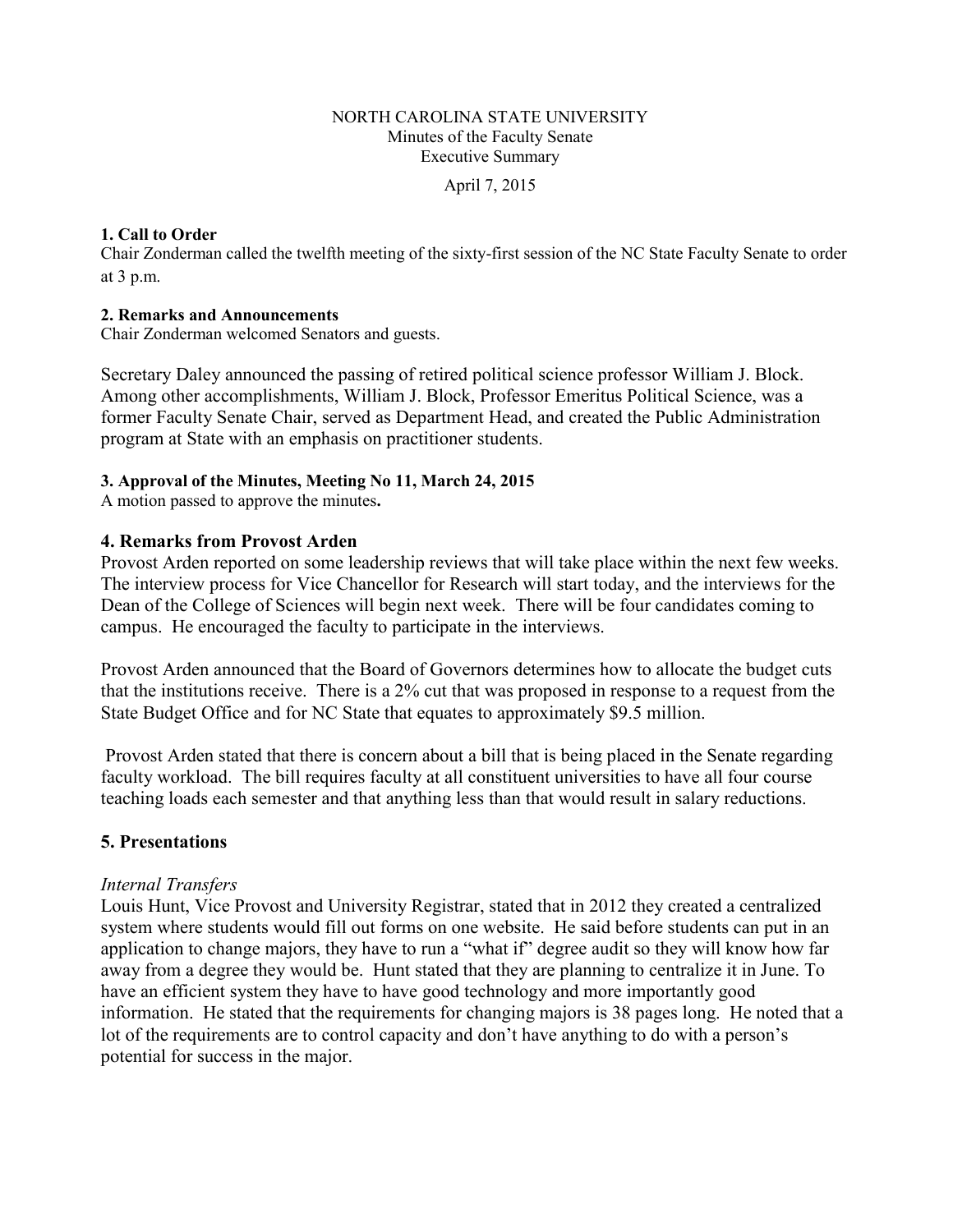## *University College and General Education Testing*

Vice Chancellor Mullen explained University Colleges as organizational constructs that are pretty common across the United States. He said what is also common about them is there is almost no commonality among them.

Mullen stated that one of the goals is to unify those disciplinary academic pieces that are already in DASA into a single organizational structure to better serve students. He explained that it would still be the place where 20% of exploratory students who aren't sure what they want could come to the university. It would also be a place for unifiable successful resources for students, who after they come in with a major, might want to explore further.

#### *Independent Studies*

Dr. Barbara Kirby, Associate Vice Provost for Academic Programs and Services, gave an update on university course and curriculum. She also addressed the Academic Integrity Policy.

Kirby stated that the first part of the policy is all campuses will have course numbers and reporting conventions that utilize separate section numbers to identify independent study courses taught by individual faculty members. Vice Provost Louis Hunt has worked with Registration and Records to identify a way for students to register or drop down to the mentoring of that section of the course that the student is taking. They could then match students with faculty members. She said they are currently consulting with R&R and CEST and scheduling officers to be able to do that in an efficient way.

## **6. Old/New Business**

*Resolution on a University Standing Committee on Lectures and Speakers, 2nd Reading* The resolution passed with unanimous support.

## *Resolution on Board of Governors Teaching Award*

The resolution will be presented for a second reading at the next meeting.

# *Resolution on Funding Library Services/Resolution on Funding Library Collections*

The motion passed unanimously to waive a second reading to vote on the resolutions.

After much discussion, the decision was made to bring the resolutions back for a second reading.

# *Statement of Concern on Chancellor Search Policies*

Chair Zonderman and Senator Fleisher, Chair of the Governance Committee, drafted a statement of concern on behalf of the Senate to echo where the faculty agrees with the BOT. He stated that they also included some of their own concerns.

A motion passed unanimously to approve the statement.

# *Discussion of Revised Post Tenure Review Policies*

There was much discussion on the revised policies from both senators and guests. The discussions will continue at the next Senate meeting.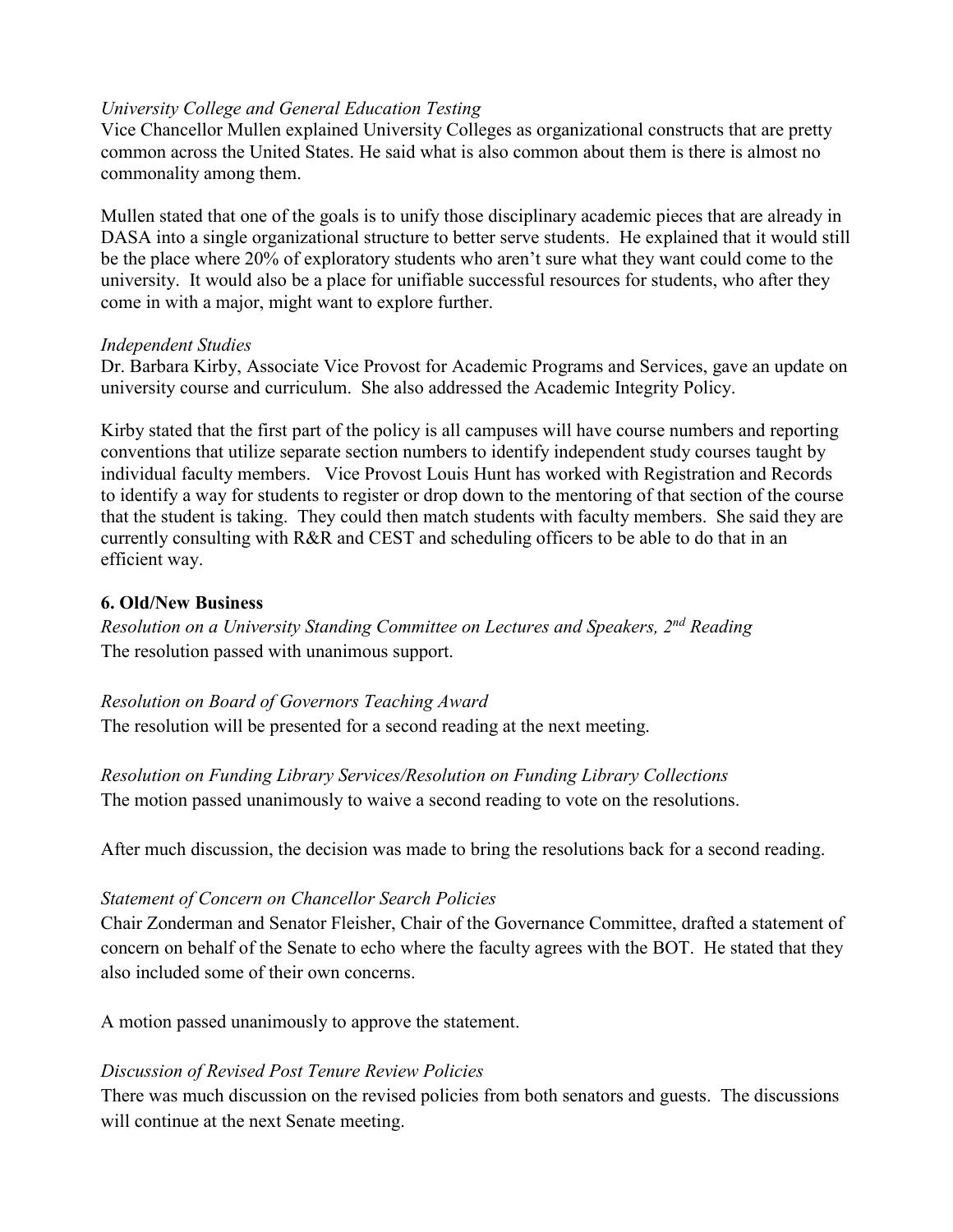Chair Zonderman instructed the faculty to send specific ideas on the revised policy to Senators Lunardi and Holden.

# **7. Adjourn**

A motion passed to adjourn the meeting at 5:10 p.m.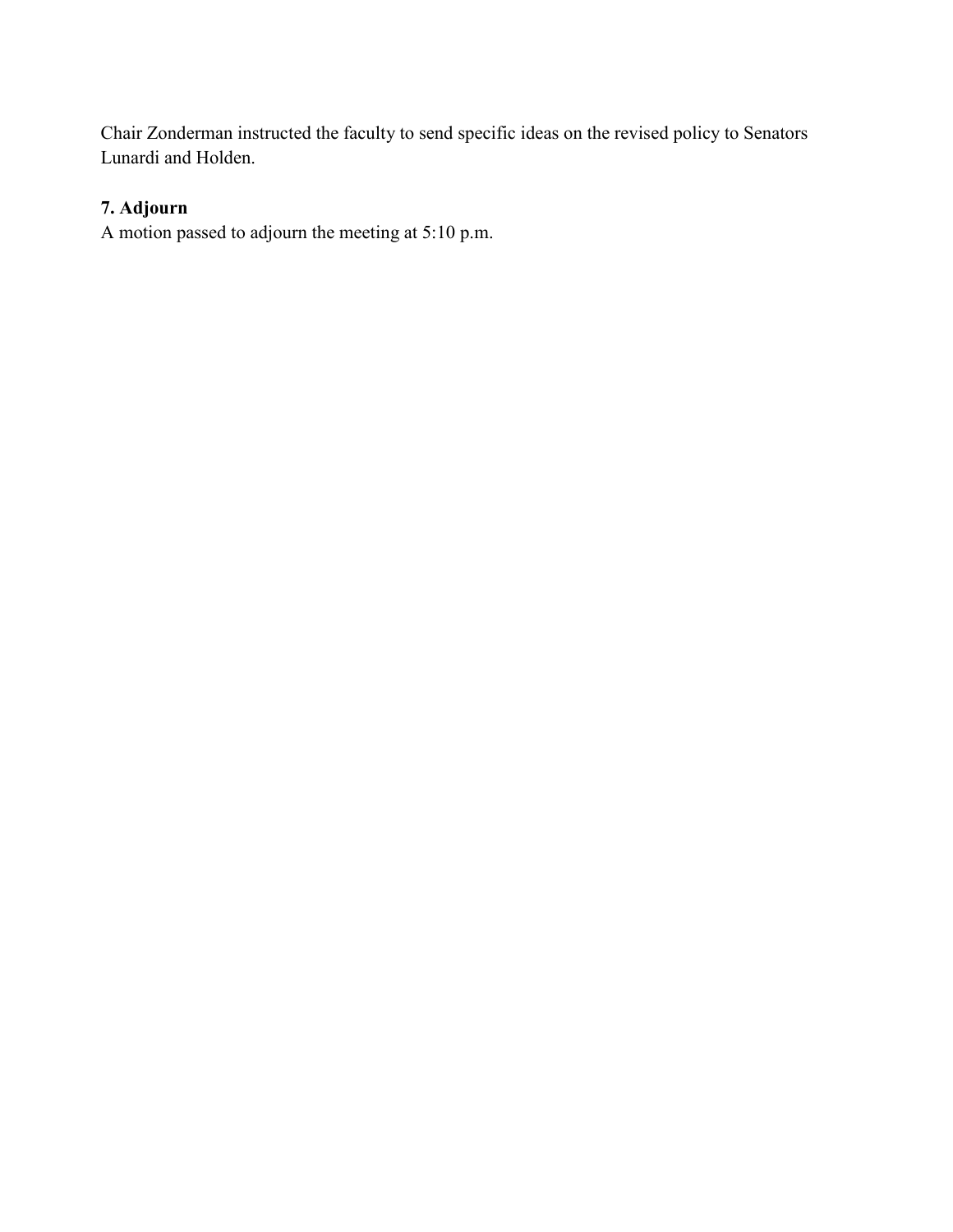#### NORTH CAROLINA STATE UNIVERSITY Minutes of the Faculty Senate April 7, 2015

*R***egular Meeting No. 12 of the 61stth Session: Monteith Research Center April 7, 2015 Present:** Chair Zonderman, Secretary Daley, Chair-Elect Moore; Parliamentarian Fath; Provost Arden; Senators Auerbach, Banks, Barlett, Bernhard, Borden, Davidian, Devetsikiotis, Fleisher, Gunter, Holden, Knopp, Krause, Levy, Lunardi, Nfah-Abbenyi, Orcutt, Sotillo, Steer, Williams

**Excused:** Senators: Baumer, Bird, Byrnes, Cubbage, Smith

**Absent:** Senators: Allaire, Ash, Brady, Bullock, Edwards, Fuentes, Heitmann, Laffitte, Moore, Scearce, Spontak

G**uests:** Eileen Goldgeier, General Counsel; Louis Hunt, EMAS; Roy Baroff, Faculty Ombuds; Betsy Brown, Provost Office; Mike Mullen, Vice Chancellor/Dean Academic Student Affairs; Barbara Kirby, Associate Vice Provost, Academic Programs and Services; Catherine Freeman, Director of University Courses and Curricula/University Standards Coordinator

#### **1. Call to Order**

Chair Zonderman called the twelfth, meeting of the sixty-first session of the NC State Faculty Senate to order at 3 p.m.

#### **2. Remarks and Announcements**

Secretary Daley announced the passing of Professor William J. Block. Among other accomplishments, William J. Block, Professor Emeritus Political Science, was a former Faculty Senate Chair, served as Department Head, and created the Public Administration program at State with an emphasis on practitioner students.

## **3. Approval of the Minutes, Meeting No. 11, March 24, 2015**

Minutes of the March 24<sup>th</sup> meeting were approved as submitted.

## **4. Remarks from Provost Arden**

Provost Arden reported on some important leadership interviews that are going to take place within the next few weeks. Today the Vice Chancellor for Research interview is starting, and the interviews for the Dean of the College of Sciences will begin next week. There will be four candidates coming to campus. He encouraged the faculty to participate in the interviews.

Provost Arden announced that there will be a Board of Governors meeting at the end of the week. The Board of Trustees will meet next week. He stated that every year GA and the Board of Governors determine how to allocate the budget cuts that the institutions receive. There is a 2% cut that was proposed in response to a request from the State Budget office and for NC State that equates to approximately \$9.5 million. If there are allocations across the system, which are likely, there could be several million dollars more.

Provost Arden stated that there is some concern about a bill that is being placed in the Senate regarding faculty workload. The bill would require that faculty at all constituent universities have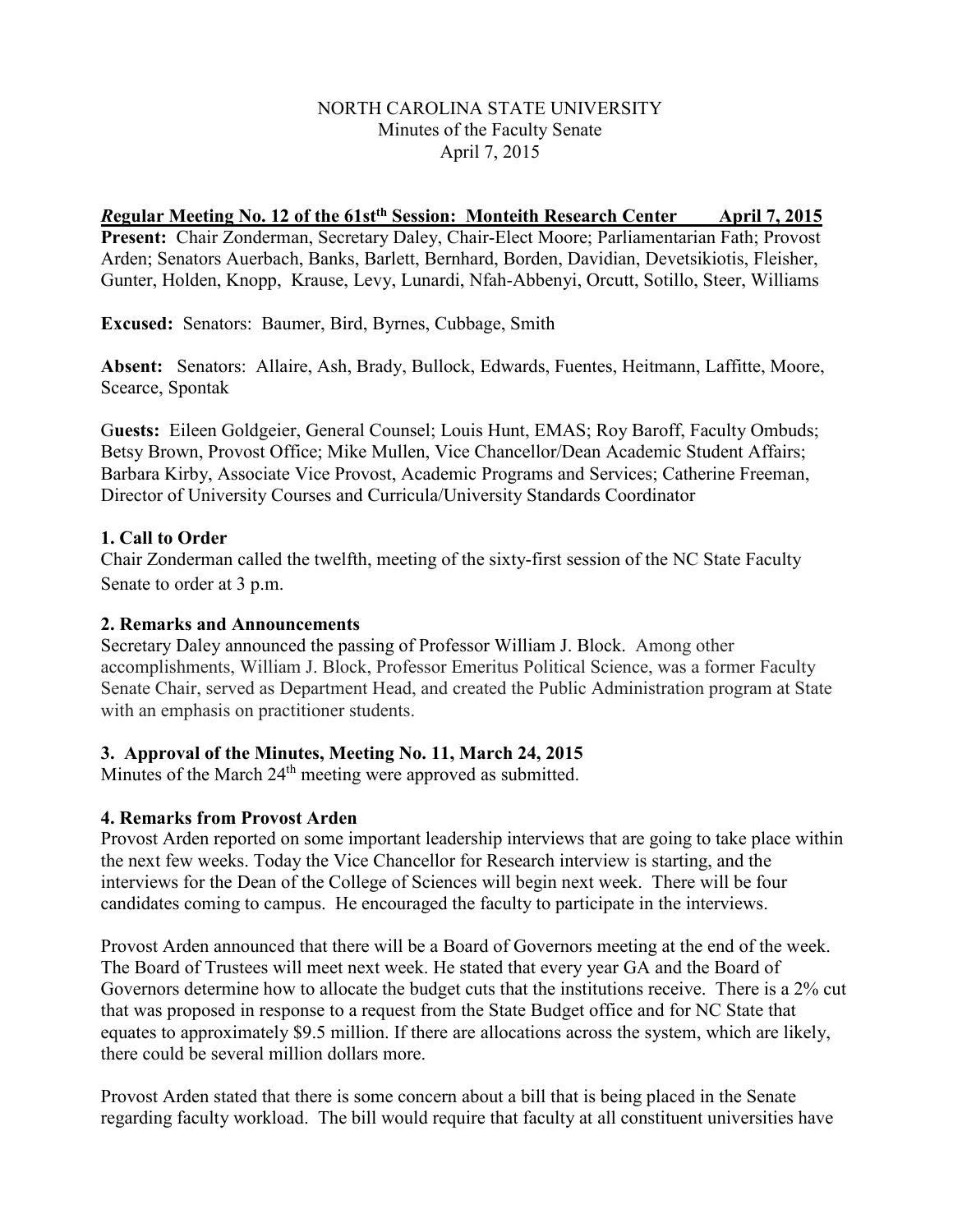all four course teaching loads each semester and that anything less than that would result in salary reductions. He said he has heard from reliable sources that there is little support for the bill.

#### **5. Presentations**

#### *Internal Transfers*

Louis Hunt, Vice Provost and University Registrar, stated that in 2012 they created a centralized system for students filling out forms. They combined and created one website, one centralized system. For example, before students can put in an application to change majors, they have to run a "what if" degree audit so they will know how far away from a degree they are. Hunt stated that they are planning to centralize it in June. He said a lot of students change majors on this campus. To have an efficient system we have to have good technology and more importantly good information. The requirements for changing majors is 38 pages long. A lot of the requirements are to control capacity and don't have anything to do with a person's potential for success in the major.

Hunt stated that they have had this decentralized for quite a while. The committee came up with some guidelines of what would an internal transfer process look like. He said it is essentially things like an undergraduate student in good standing and making satisfactorily progress should be able to pursue a course of study toward a baccalaureate degree as consistent with their academic interest and aptitude. The reason we are doing this is that the enrollment planning process needs to take into account how many freshmen are coming in, how many new external transfers, and how many internal transfers.

Hunt stated that they have admitted a lot of students to the university through the First Year College, for example, but they have more obligation to those students than they do to community college transfers. "We get marching orders from enrollment planning that we submit to General Administration and it says that we are bringing in 4260 freshmen, 1181 through transfers. We want to make sure we get those in the FYC in their majors first. We are going to centralize it in June. We have three cycles that run throughout the year."

Hunt stated that the real goal for the centralized process coming out of the gate is to replicate what the colleges would have done themselves. He said once we get past that, we will work with the colleges to establish targets and to also look at the requirements we have. Some of them are fairly arbitrary. They were set up maybe to control capacity. We will be centralizing in June. We will be working very careful with departments or colleges to make sure that we have the same outcomes. We have had good feedback. We are going to have to make some modifications to our current system, because we know there are some things that the current process doesn't accommodate.

## *Questions and Comments*

*For majors where there are too many students to be admitted, will that in the future bring us more teaching faculty?*

Hunt stated that the real challenge will be matching resources with demand and also that demand have to be consistent with university objectives.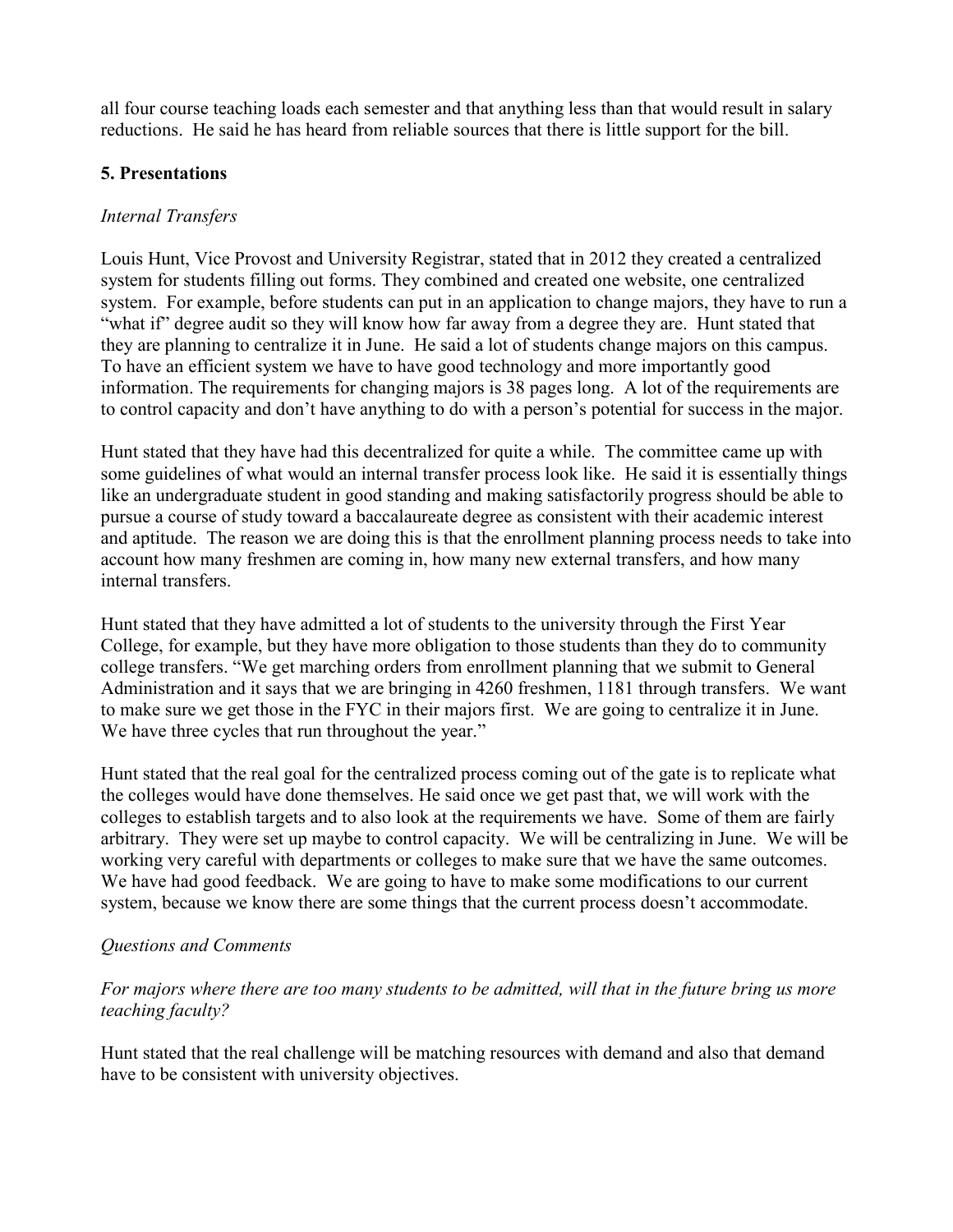Provost Arden added that the reality is that at the moment we have the system where first time, full time freshmen are run through the admissions office, transfers are run through the admissions office, but we have many of our own students that was already accepted, sort of relinquishing not being able to get into desired majors and many are leaving the university and never graduating and never get credit because they decide to go somewhere else. He said we owe it to our students to do a better job.

#### *Chair Zonderman commented that there really has to be sort of a university wide process.*

Hunt stated that he thinks that is what we will see happen. We will identify some capacity from strained majors and those are going to have some sort of control of that in flow and it probably shouldn't just be GPA, there should be other things. There may be no capacity constraints.

## *What methods will you use to determine that this has been successful?*

Hunt stated that you will see more students graduate. We find students that are in good standing and can't get into their majors. They leave here and go to ECU or somewhere else. There is not a short term solution for that because there may be real capacity constraints there. One thing we talked about is if you applied for a capacity constrained major you have to also apply for a nonconstrained major and that was just one direction where we could move. Another benefit of centralizing is we can have some transparency, take time to collect data.

## *University College and General Education Testing*

Vice Chancellor Mullen explained University Colleges as being organizational constructs that are pretty common across the United States and what is also common about them is there is almost no commonality among them.

Mullen stated that there are 1584 students in the Division of Academic and Student Affairs (DASA), and the vast majority of the students are in the First Year College. We have university internal transfer students that are flowing through this unit on a day to day basis as they change majors. We also have the Environmental Science degree program, which has 200 majors. When Student Affairs and DUAP came together we had the Health and Exercise Studies Department with faculty and minors and a tremendous number of classes. We had a Music Department that was reporting through another Vice Provost within Student Affairs and we also have minors in ROTC and recently we inherited the Interdisciplinary Global Studies Certificate from Study Abroad. We also have a minor in a certificate. We have honors and scholars and research and tutoring and writing in TRIO.

Mullen stated that one of the goals is to unify those disciplinary academic pieces that are already in DASA into a single organizational structure to better serve students. How do we provide if not a physical one stop shop, which would be the idea goal, into a virtual one stop shop that makes it very apparent to all students regardless to where they are? It would still be the place where 20% of exploratory students who aren't sure what they want could come to the university. It would also be a place for unifiable successful resources for students who after they come in for a major, might want to explore further.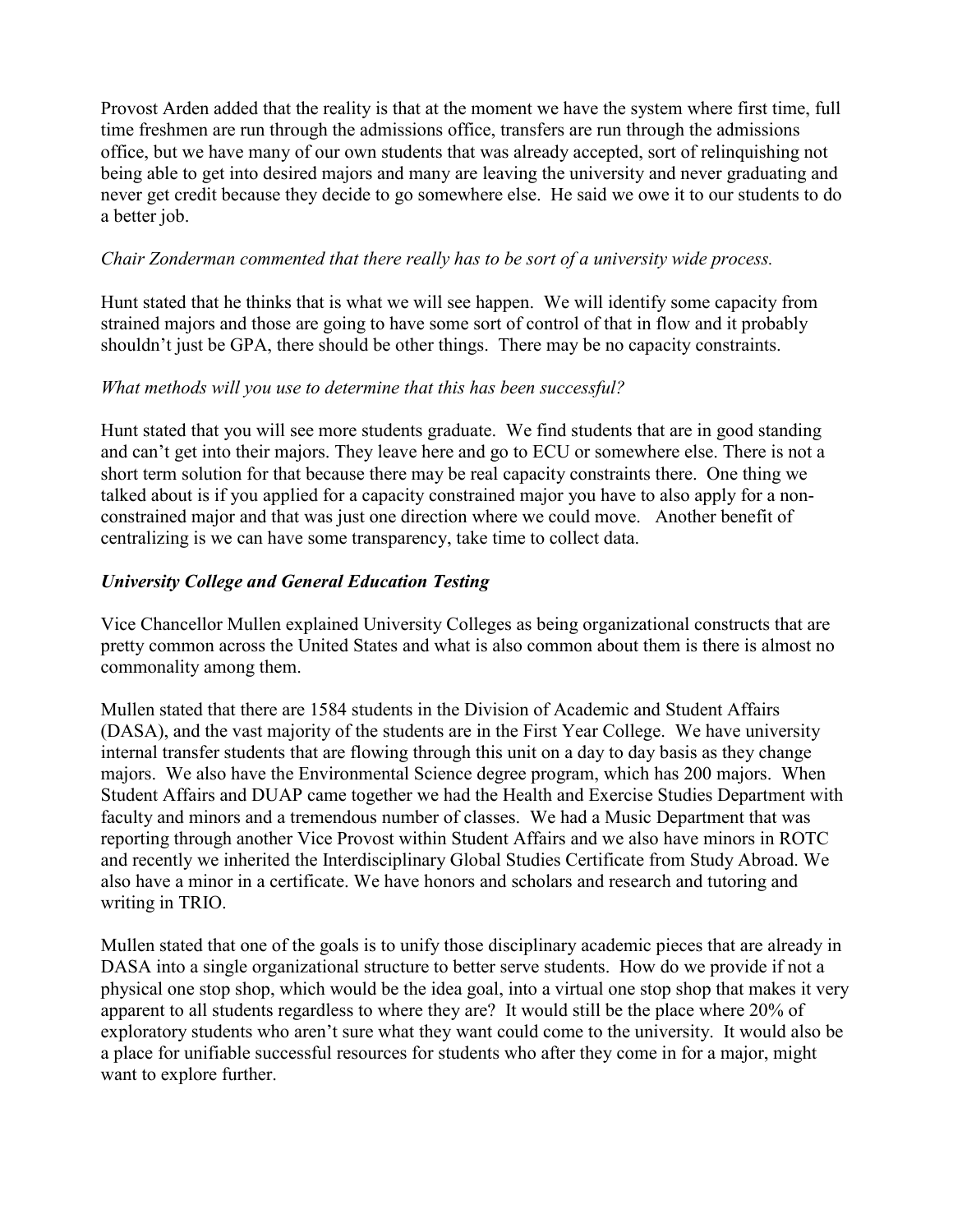*Senator Knopp commented that this raises two fears—the first fear is from the First Year College, as soon as you hear college then you will think that this is going to become a university studies major. What can you say about that? The second thing would be many colleges have a lot of committees on them, are they going to be in place as well?* 

Mullen stated that they already have a Division Curriculum Committee with representation from Health and Exercise Studies, Music, Theater, and ROTC and that will continue. He said one thing he would like to do is some university colleges have faculty fellows and they have them now. They have people who are interested in the work of the First Year College and University College who will be listed on the website as the faculty fellows that work with us to help students find their future.

Mullen stated that he has included in the document that this is not a structure that is designed to bring in new faculty unless it is hired into Health and Exercise Studies or Music. It is not a place to develop new academic departments unless you as the university community decide this is where I should go. This is not an opportunity for us to try to mimic other academic colleges, it's really an opportunity to bring the services and functions that we already have reporting out through three different people to one place for better cohesion among those programs to make it visible to all students that this is the place for them.

Mullen stated that on the question of undergraduate studies, there is a group that is looking at multidisciplinary degree programs and that will have to be decided on as well, how that would work.

Provost Arden stated that he is also very supportive of this. This is a very unique organization. This is really taking the academic oriented component out of DASA now and essentially putting them under the University College instead of the First Year College. This really is about internal reorganizing.

Vice Chancellor Mullen stated that the GA formed a General Education Council in March 2013. He updated the faculty on what that council has been doing.

In March of 2013 President Ross appointed people from across the system to form the General Education Council, a working group composed of faculty and administrators from each of the 17 UNC institutions. The charge of the GEC had two major goals. They were to develop a recommended set of learning outcomes that are appropriate for all of the UNC institutions, and explore methodologies appropriate to assessing these outcomes.

Fall 2013 the GEC compiled a comprehensive list of the competencies implied in each UNC institution's general education program and developed a survey to solicit faculty input. More than 3,000 faculty participated in the survey that allowed the subcommittee to identify two competencies that were strongly endorsed by the majority of participants: Critical Thinking and Written Communication. The UNC Faculty Assembly endorsed these competencies, and they were also approved by each of the 17 university Faculty Senates.

Mullen said as a committee we felt that we could sell written communication and critical thinking not only internally to our constituent campuses, but also to the Board of Governors and while they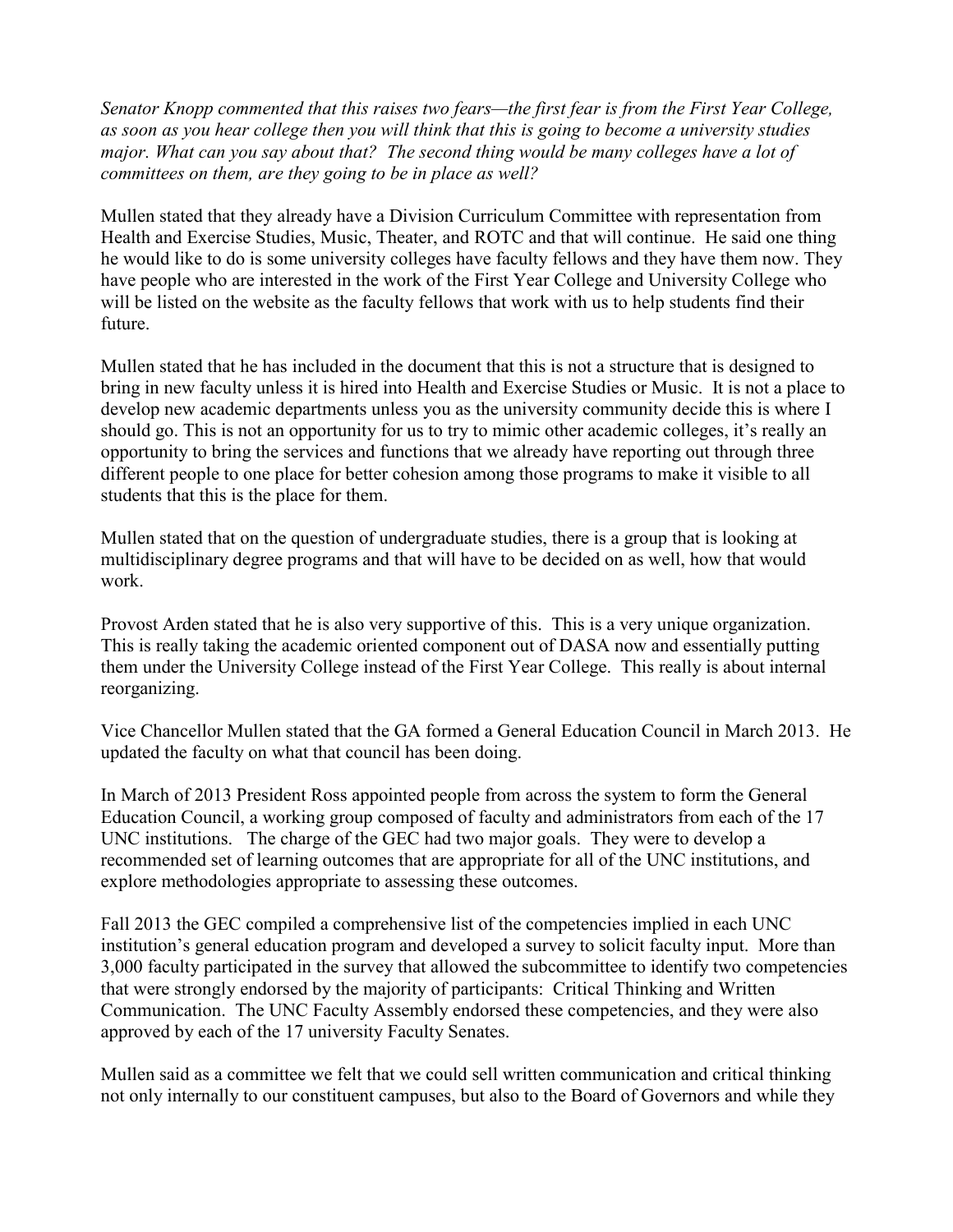have a lot of questions they finally accepted that we could get by on two competencies rather than four, five, or six.

The committee has looked at numerous ways of doing this. Educational Testing Services (ETS) are now putting together one instrument that will be used to assess against those two competencies and there is a vast array of sub-competencies. This instrument is not without its controversial elements. This instrument will have fifty minute critical thinking section and then a 45 minute written communication section. This will include open ended response questions and multiple choice items. The end point is that we would end up with ratings across the system.

Mullen announced that there is an effort to have faculty involved in workshops. One will be held here on April 24<sup>th</sup> that will introduce you to the test and how to write items. He encouraged the faculty to be involved.

#### *Questions and Comments*

#### *Will this only be for first year students?*

Mullen responded that they would really like to do it across the classes. Currently only 191 students have agreed to do it.

#### *Who determines what is proficient and what is not proficient?*

Mullen responded that ETS will accept the scale, which will be a system-wide scale. Based on some of the pilots that have been done, Chapel Hill and NC State would be at the very top.

#### *Independent Studies*

Dr. Barbara Kirby, Associate Vice Provost, Academic Programs and Services, gave an update on university course and curriculum. She also addressed a policy that deals with academic integrity.

## **Academic Integrity Policy 700.6.1**

Kirby stated that the first part of the policy is that all campuses will have course numbers and reporting conventions that utilize separate section numbers to identify independent study courses taught by individual faculty members. Vice Provost Louis Hunt has worked with Registration and Records to be able to identify for students a way to register or drop down to the mentoring of that section of the course that the student is taking. She said they could then match students with faculty members. They are currently with R&R and CEST and scheduling officers to be able to do that in an efficient way.

**Numbering**—Kirby said, for the most part, the graduate school has specific numbers for specific independent studies, research, and those types of courses. At the undergraduate level there are more of a buffet of things that are out there and as they look at Registration and Records they would like to come up with courses that are numbered like a 295 independent study or research.

Kirby stated that the piece that UCCC was tasked with is that all forms of individualized studies have to pertain to guidelines that are similar to undergraduate classes. She said they approve courses at UCCC and there is a syllabus, there are learning outcomes and the course description, but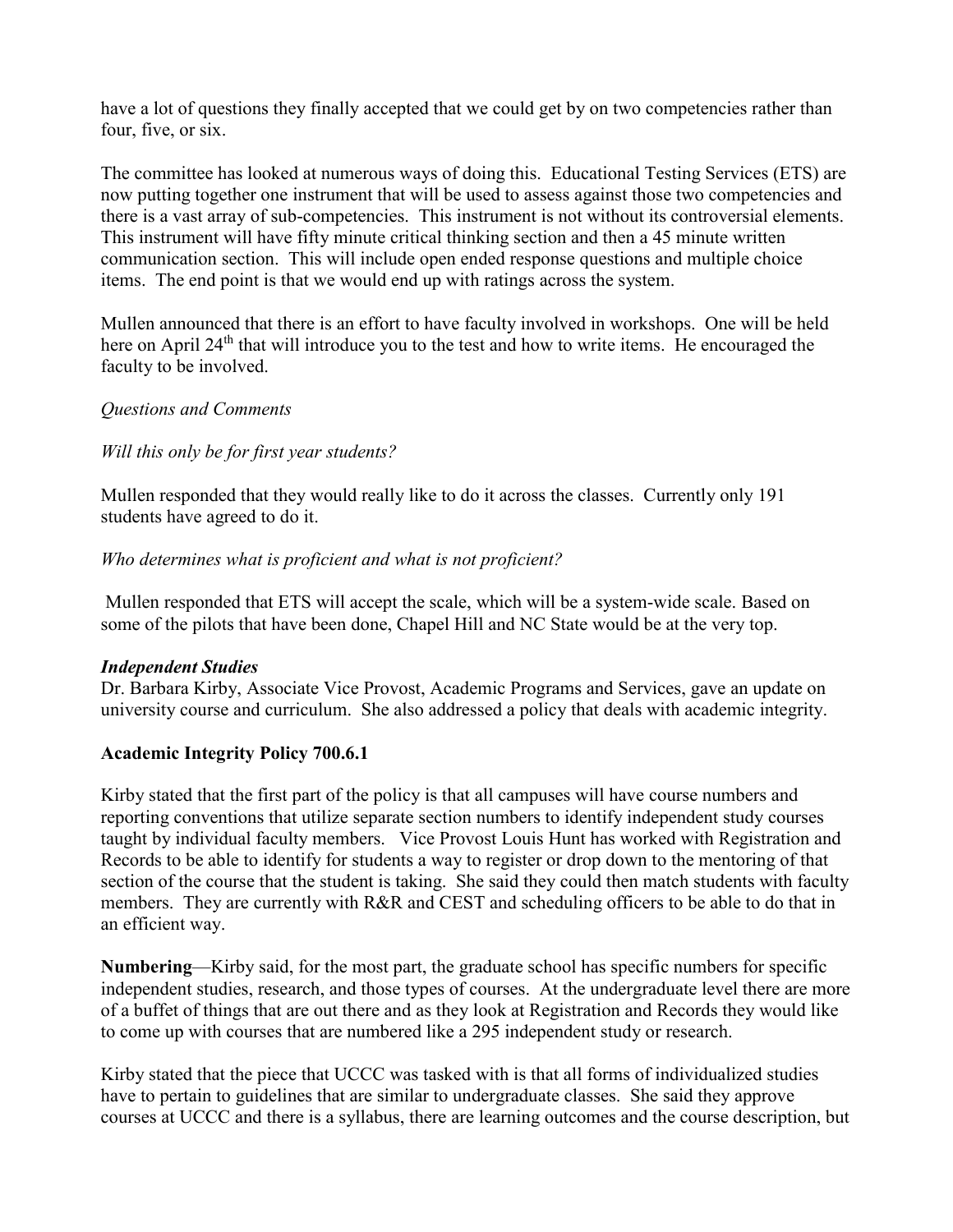for the independent studies or research it is not quite as simple to provide a syllabus for that. Many of the colleges have a contract for some type of individualize learning agreement with the student.

# *The Non - Standard Course Agreement*

Kirby reported that in spring 2013, UCCC approved and defined non-standard instructional formats that require a student contract to include:

- Research
- Independent Study (Individual Study)
- Special Problems

The Non-Standard Course Agreement Template was developed to incorporate requirements that UNC-GA set forth. Faculty/Departments can add more detail to the contract or use their departmental agreement but must complete the template detail.

The Non-Standard Course Agreement was reviewed and revised by Registration and Records, Academic Policy Committee (APC) Faculty Senate, Academic Associate Deans and Legal.

- The *Agreement for Non-Standard Courses* is posted on R&R forms web page http://www.ncsu.edu/reg-records/forms/index.html.
- A Note will be added to non-standard course offerings to inform student/instructor: "Non-Standard Course Agreement must be completed by the student and faculty member prior to registration by the department."
- A DAR (Departmental Approval Required) restriction should be placed on course by scheduling officers.
- The Agreement must be signed before student registration occurs.
- The Agreement is to be retained in the departmental student records.
- R&R will submit a list of non-standard courses to the College/Department for verification. Other non-standard courses, not identified by obvious titles, should be added to the list.
- Drs. Hunt and Mullen will send a communication to Associate Deans, Scheduling Officers, Department Heads and Advisors.

UCCC and Registration and Records revised Instructional Format standards that define each type of course (lecture, research, studio, seminar, special topics, etc.). Departments are encouraged to organize courses by these standards to better capture the nature of the experience via renaming or renumbering. The Instructional Formats are consistent with GA reporting requirements and included in the Course Inventory Management system (Course Leaf). The handout also makes clear under which circumstances a syllabus or contract/agreement is required and defines instructional components, contact/credit hours.

Kirby stated that if faculty are already using some type of agreement for independent studies or research, they need to make sure that the agreement includes those items that the template has, in particular the learning outcome, credit hours, expected hours of work, faculty member, project and work assignment, and the method used to determine the grades.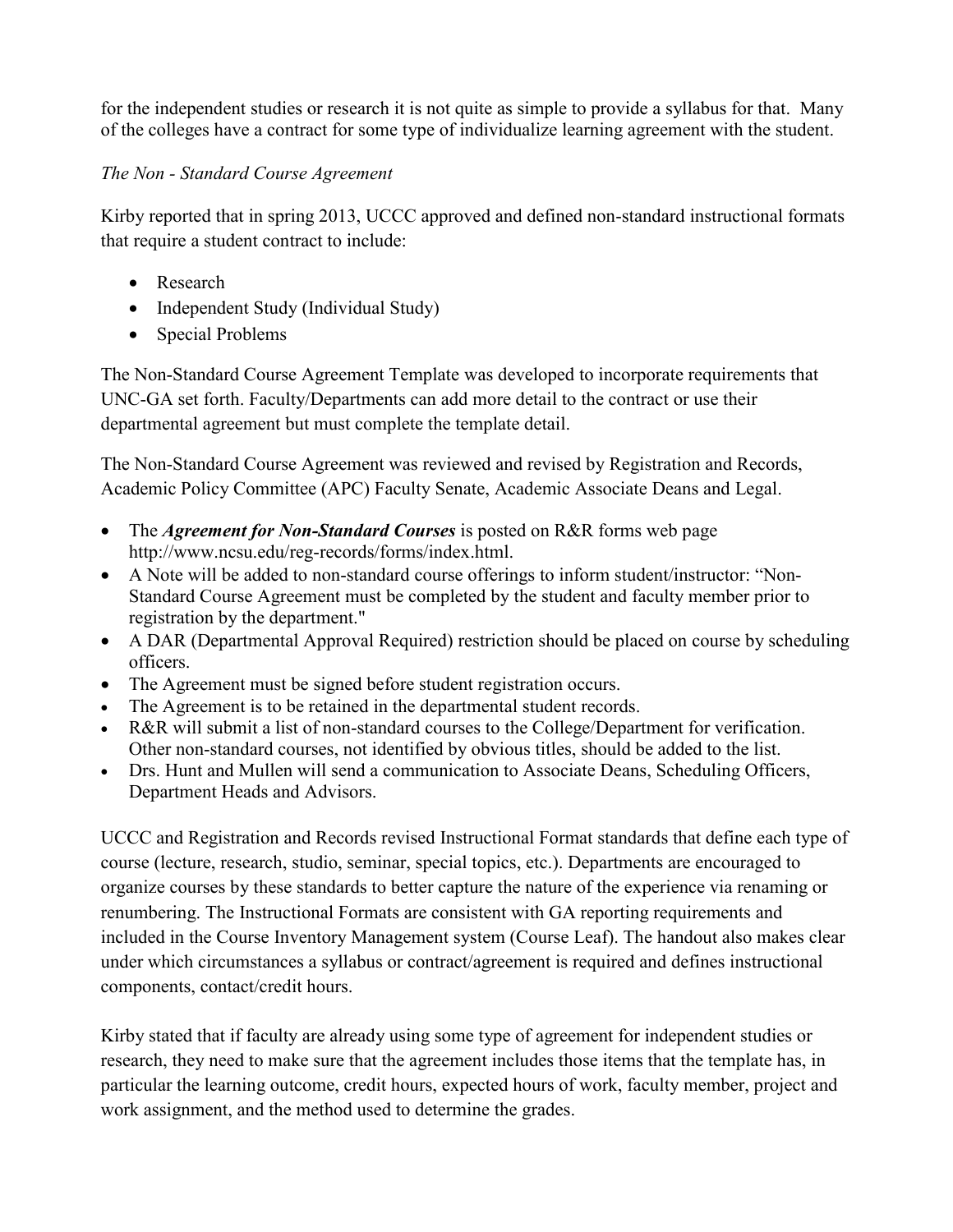#### **6. Old/New Business**

*Resolution on a University Standing Committee on Lectures and Speakers, 2nd Reading*

The resolution was presented for a second reading.

The resolution was voted on and passed unanimously.

#### *Resolution on Board of Governors Teaching Award*

Senator Knopp spoke against the resolution. The reason being that the expectations of tenure track faculty and non-tenure track faculty are vastly different. He said it is an unequal competition at this time. He is not against non-tenure track and believes that they should be recognized, but believes it actually makes it harder for tenure track to be successful in the awarding of this award.

Senator Borden wanted to know if this is the standard for other universities in the system.

Vice Provost Brown responded that non-tenure track faculty are not eligible for this award.

Senator Borden suggested establishing an award for non-tenure track faculty. He agrees that it is not a comparable comparison of the job expectations and the activities.

The resolution will be presented for a second reading at the next meeting.

*Resolution on Funding Library Services/Resolution on Funding Library Collections*  The motion passed unanimously to waive a second reading to vote on the resolutions.

After much discussion, the decision was made to bring them back for a second reading.

## *Statement of Concern on Chancellor Search Policies*

Chair Zonderman and Senator Fleisher, Chair of the Governance Committee drafted a statement of concern on behalf of the Senate to first echo where the faculty agrees with the BOT. They also included some of their own concerns.

Chair Zonderman stated that if the statement is endorsed he will forward it to the Chair of the Faculty Assembly who will in turn provide a copy to the Board of Governors before their meeting on Friday.

A motion passed unanimously to approve the statement.

#### *Discussion of Revised Post Tenure Review Policies*

Senator Auerbach suggested discussing two issues separately with one being what is mandating and the other is what part of this policy is a good idea?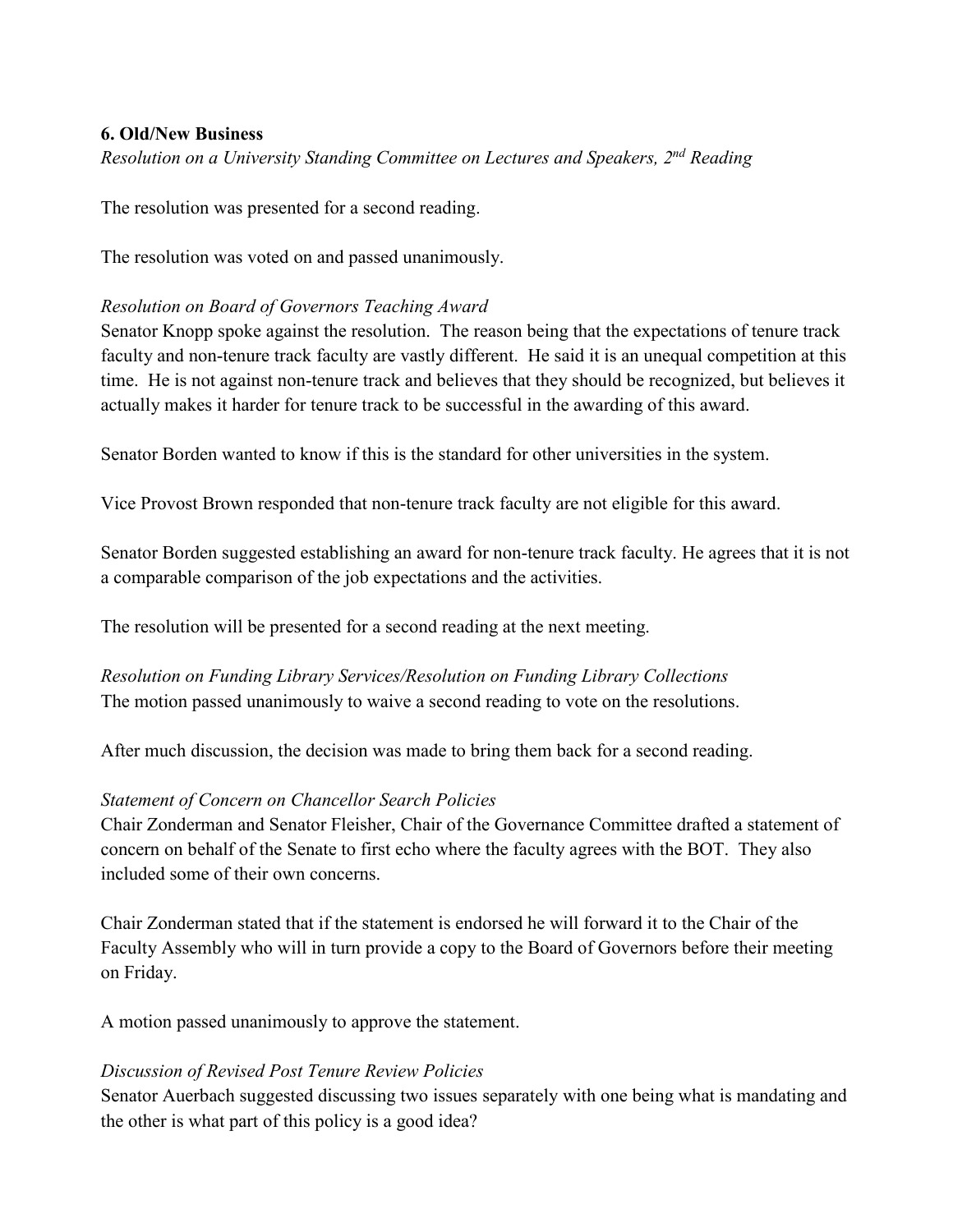Chair Zonderman stated that the big points as he understands it is the new post tenure review must include three reviews, which are peer review, review by the department head, and review by the dean. It is required that the dean be involved. There also has to be these categories of "does not meet, meet, and exceed." He said we have to develop a policy on how to work those three categories.

Chair Zonderman added, "We as a Senate are on record saying all of these things are unnecessary, including the Chancellor and Provost, but we were overruled."

A faculty member commented that with respect to what occurred with the eight courses that the Legislature is considering, is the Legislature or Board of Governors thinking that faculty are not working enough so that these are issues of concern to them? Are they targeting faculty as some type of nuisance or noise in the system? This is outrageous. I think it really sets us up for a very bad precedence in the State of North Carolina to say that faculty cannot govern themselves, so they need to be governed by someone else.

Chair Zonderman stated that Steve Leonard, Chair of the Faculty Assembly, was hearing from the BOG that in the private sector, five to ten percent of people every year wash out on annual reviews and yet you guys with tenure seem to wash out so much fewer, so clearly you are not doing a good job. If you think that is the message from the BOG, it is, and the problem is we can't stop the BOG policy. Our question is, what do we do to meet it in the best way possible? We can't say we refuse to have a dean's review, so certain things we have to have.

## *Senator Levy: Is it required that the dean's review be final?*

The response was no.

Senator Fleisher stated that this is already being done in his department. The department head reviews it, and the dean can also review it but he doesn't have the final say. As far as going after people who aren't meeting their expectations, it is a horrendous process.

Senator Lunardi stated that in the private sector there are cases where they have to go through a process.

Senator Borden: In the promotion and tenure process at the university, does the last judgement sit at the Provost desk?

Vice Provost Brown responded that the Provost makes a recommendation to the Chancellor.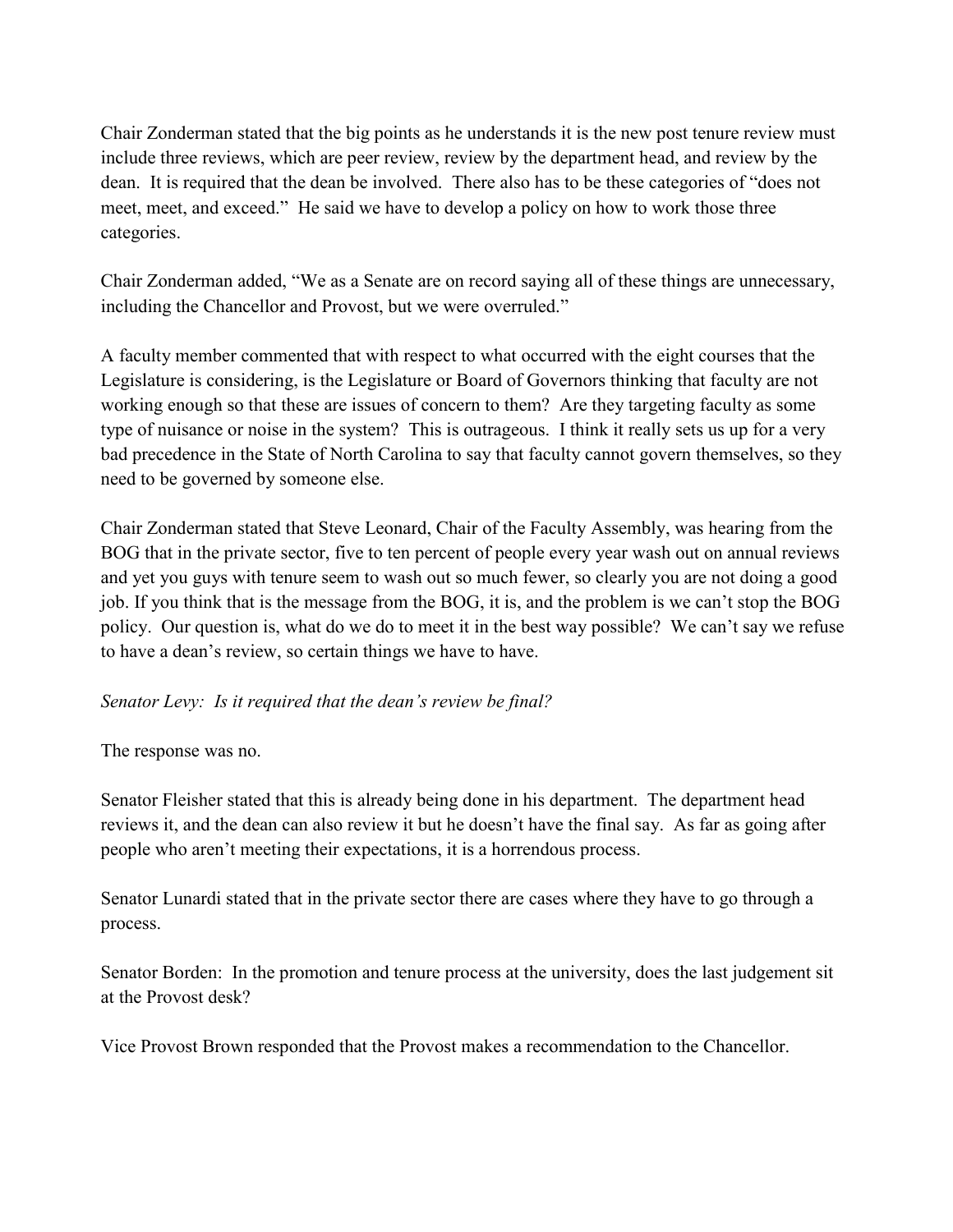Senator Borden stated that he is surprised that we wrote something that says the dean's determination shall be final on post tenure review, because that is not the way it is on promotion and tenure.

Senator Lunardi stated that in her view it is not final because there is a plan for the department head.

Borden: The point of it is who decides that you do not meet expectations.

Vice Provost Brown stated that they did not want this to look like re-tenuring.

Senator Lunardi stated that she didn't want to have another committee. Because if you were upset that we are going to have a committee like at the Provost level, we are telling the Board of Governors that we don't have tenure any more. That is my point. Right now if we are going to have another committee to re-tenure us we are throwing in the towel to the Board of Governors. Every five years if we have a disagreement we are going to have a committee that will re-tenure us and we don't want that.

Senator Auerbach stated that part of this is usually when the dean and department head reviews it. What are they reviewing? The lanes currently set up with tenure is once you get out of the department all you are reviewing is where the procedures follow. You are not allowed to evaluate qualifications of the candidate for tenure and this procedure should incorporate that fact. The dean should not be allowed to evaluate the qualifications of the candidate. The dean should review that procedures were followed because the dean is typically more competent and we don't want to introduce a decision being made in the first level of the competency.

Senator Lunardi stated that the committee discussed what could happen if you don't trust your dean. She said it is going to be very hard for a dean to go up against the faculty in one full department.

Professor from Forestry stated that he has been here for 35 years and he is very concerned about giving absolute power to anyone in the chain of command with respect to these decisions because of the opportunity for reviews. "I will simply say that I have seen examples where the opportunity has been taken. The idea that there would be no recourse, that there would be a final decision made by the dean, which seems to be an extremely dangerous thing." He said if the procedure is good he will propose that it should be reversible that the faculty be allowed to re-evaluate the dean whenever they choose to do so, and let's see by looking at it reciprocally whether it seems so comfortable."

Senator Levy stated that he doesn't see how this policy as written is not going to have a chilling effect especially among junior faculty. He said he sees this as having a chilling effect, and he doesn't like it.